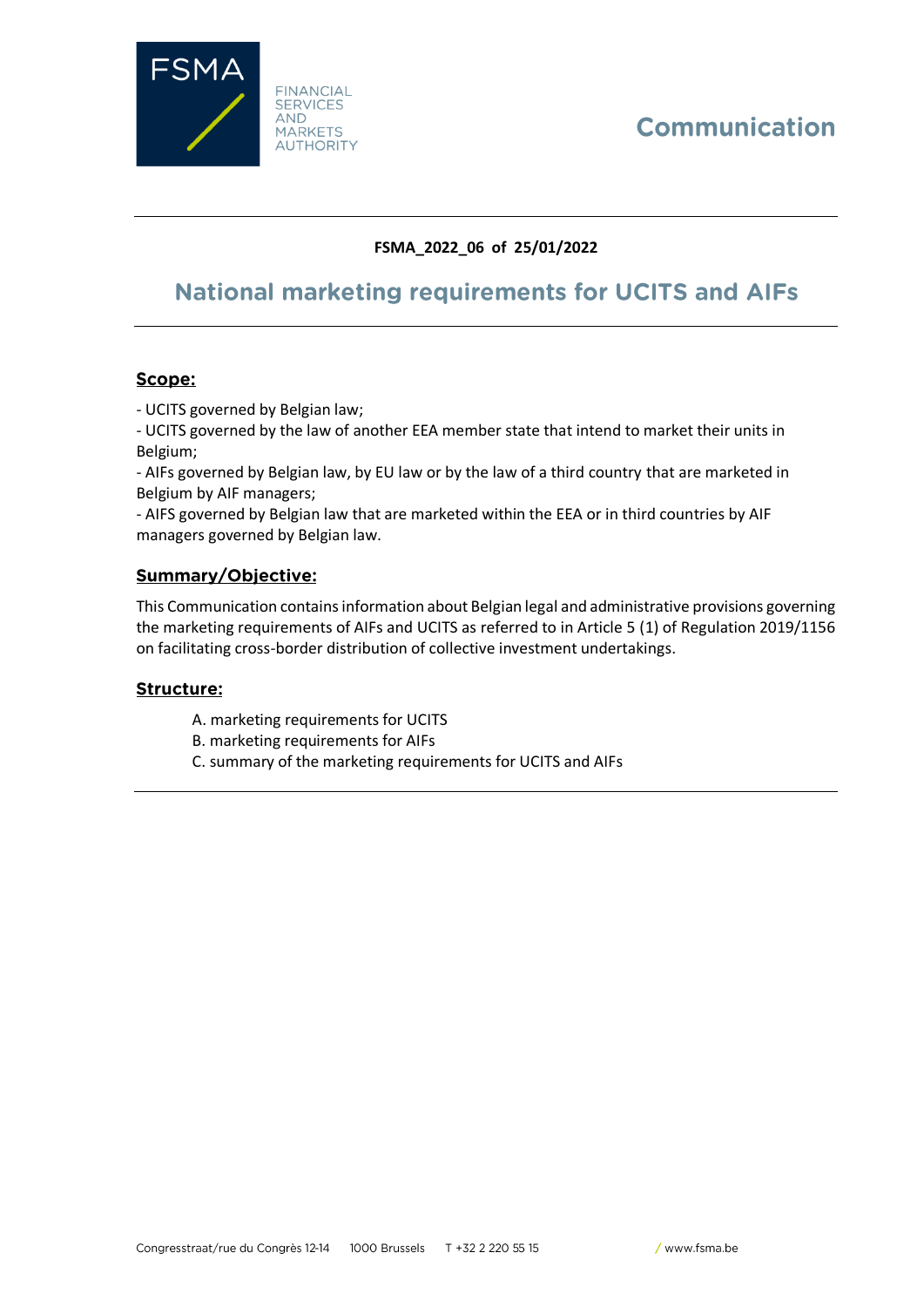# **A. marketing requirements for UCITS**

# **I. UCITS governed by Belgian law**

# **marketing in Belgium**

# **marketing requirements**

Units in Belgian UCITS and their investment compartments may be marketed to the public<sup>1</sup> in Belgium only if they are registered on the list referred to in Article 33 of the UCITS Law<sup>2</sup>, which list is drawn up by the FSMA. The FSMA keeps this list up to date on its website. The conditions that must be fulfilled in order to be registered are also laid out in the aforementioned Law (Article 34ff).

Financial arrangements must be made, in particular, for processing their subscription, repurchase and redemption orders and making other payments and for information disclosure.

# **form and content of marketing material**

Units of a UCITS may be offered to the public only after a prospectus and a key investor information document have been published. These documents must receive prior approval by the FSMA. Their form and contents are regulated by the UCITS Law and the UCITS Royal Decree.

The UCITS' instruments of incorporation/fund rules must also receive prior approval by the FSMA. The contents of these documents are regulated by the UCITS Royal Decree.

There are also specific rules for advertisements and other documents and announcements disseminated in connection with the professional marketing of units of UCITS to retail clients in Belgium:

- the Royal Decree of 25 April 2014 sets out requirements for the form and contents of the above documents.
- Circular FSMA\_2015\_16 provides additional explanations of the rules contained in the said Royal Decree.
- The FSMA has published on its website several series of FAQs on advertisements relating to units of UCITS.

# **the FSMA's supervision of advertising**

Advertisements relating to a public offer of units of UCITS or that announce or recommend such an offer may be published only after having been approved by the FSMA. Communication FSMA\_2019\_15 describes the procedure to be followed for the ex ante supervision of advertisements relating to UCITS that are marketed in Belgium.

# **reports on marketing**

Belgian public UCITS will be responsible for reports that relate at least in part to marketing:

- annual report and half-yearly report
- report by the executive managers on the internal control of self-managed open-ended investment companies (beveks/sicavs) (Circular FSMA\_2019\_23)
- statistical information (Circular FSMA\_2017\_16)

 $\overline{\phantom{a}}$ 

 $1$  "Public offer" is defined in Article 3, 13° of the UCITS Law. To determine whether or not an offer is public in nature, the UCITS should refer to the criteria listed in Article 5, § 1, of the UCITS Law.

 $2$  The full list of the legal and administrative provisions in this Communication as well as a hyperlink to those provisions are included on p. 9 of this Communication.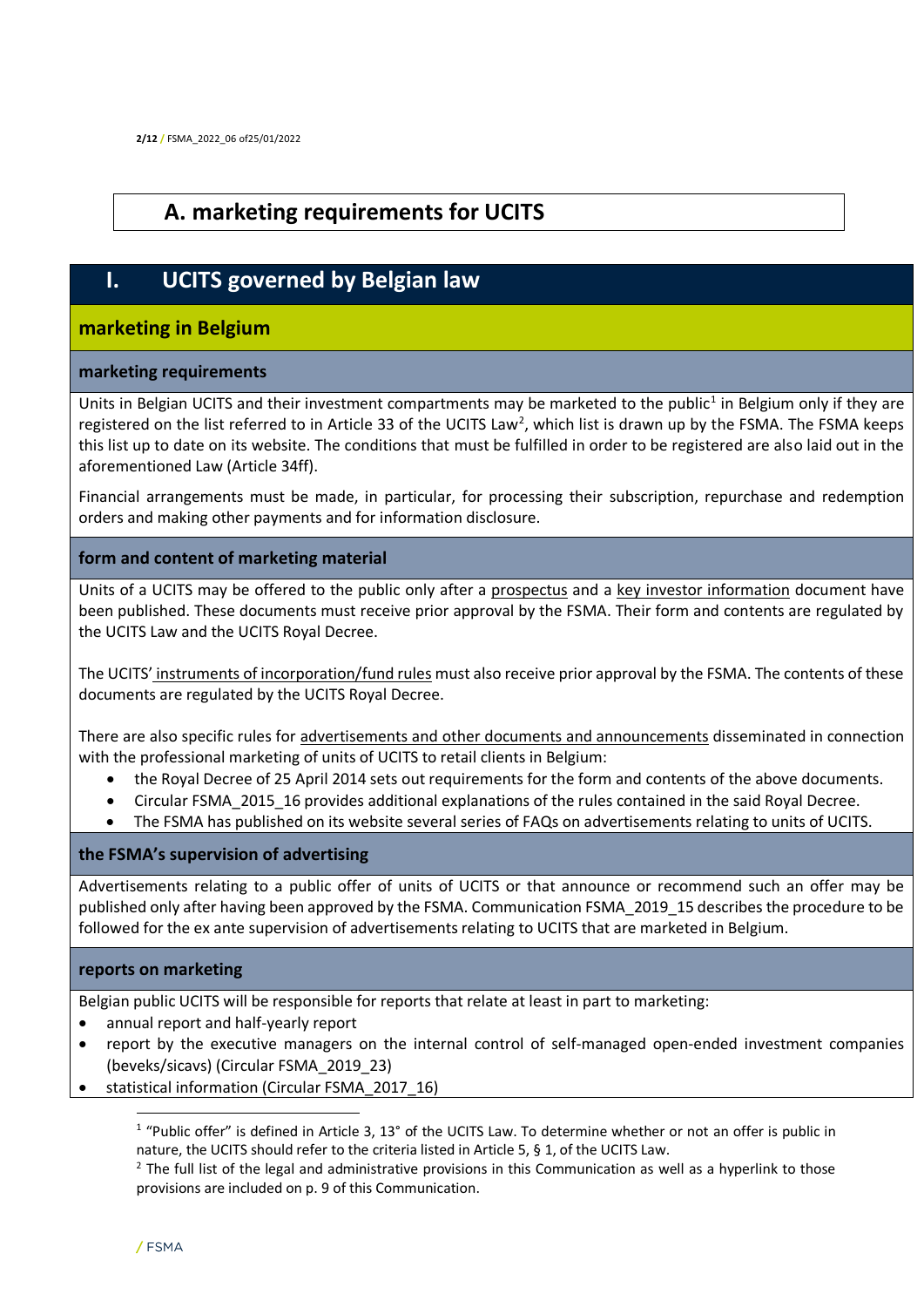## **de-notification of arrangements made for marketing**

Marketing of a UCITS or investment compartment may be withdrawn by removal of the UCITS or compartment from the list referred to in Article 33 of the UCITS Law. A UCITS or investment compartment may be removed from the list if, for example, the UCITS or compartment is liquidated or undergoes another form of restructuring. In each such case, the approval of the FSMA is required.

# **marketing in the EEA**

## **marketing requirements**

Belgian UCITS that intend to market their units in another EEA member state must follow the notification procedure described in Circular FSMA\_2013\_04.

In the event of a change in the information contained in the notification letter, or if there is a change in the class of the units to be marketed, the procedure laid down in Article 94/1 of the UCITS Law must be followed.

## **the FSMA's supervision of advertising**

The laws of the host member state apply to the advertisements that are disseminated in the other EEA member state.

## **reports on marketing**

The same reporting obligations apply to Belgian UCITS that market their units in another EEA member state as those that apply to Belgian UCITS marketed only in Belgium.

# **II. UCITS governed by the law of another EEA member state**

# **marketing in Belgium**

#### **passporting rules**

UCITS governed by the law of another EEA state that wish to market their units in Belgium must follow the notification procedure described in Circular FSMA\_2013\_05.

Those UCITS must pay a contribution to the operating costs of the FSMA, as described on the FSMA website.

Financial arrangements must be made, in particular, for processing their subscription, repurchase and redemption orders and making other payments and for information disclosure.

## **form and content of marketing material**

The form and content of the marketing material of foreign UCITS that are marketed in Belgium are described in Circular FSMA\_2013\_05.

The same rules apply to the form and contents of advertisements and other documents and announcements as those that apply to Belgian UCITS marketed in Belgium.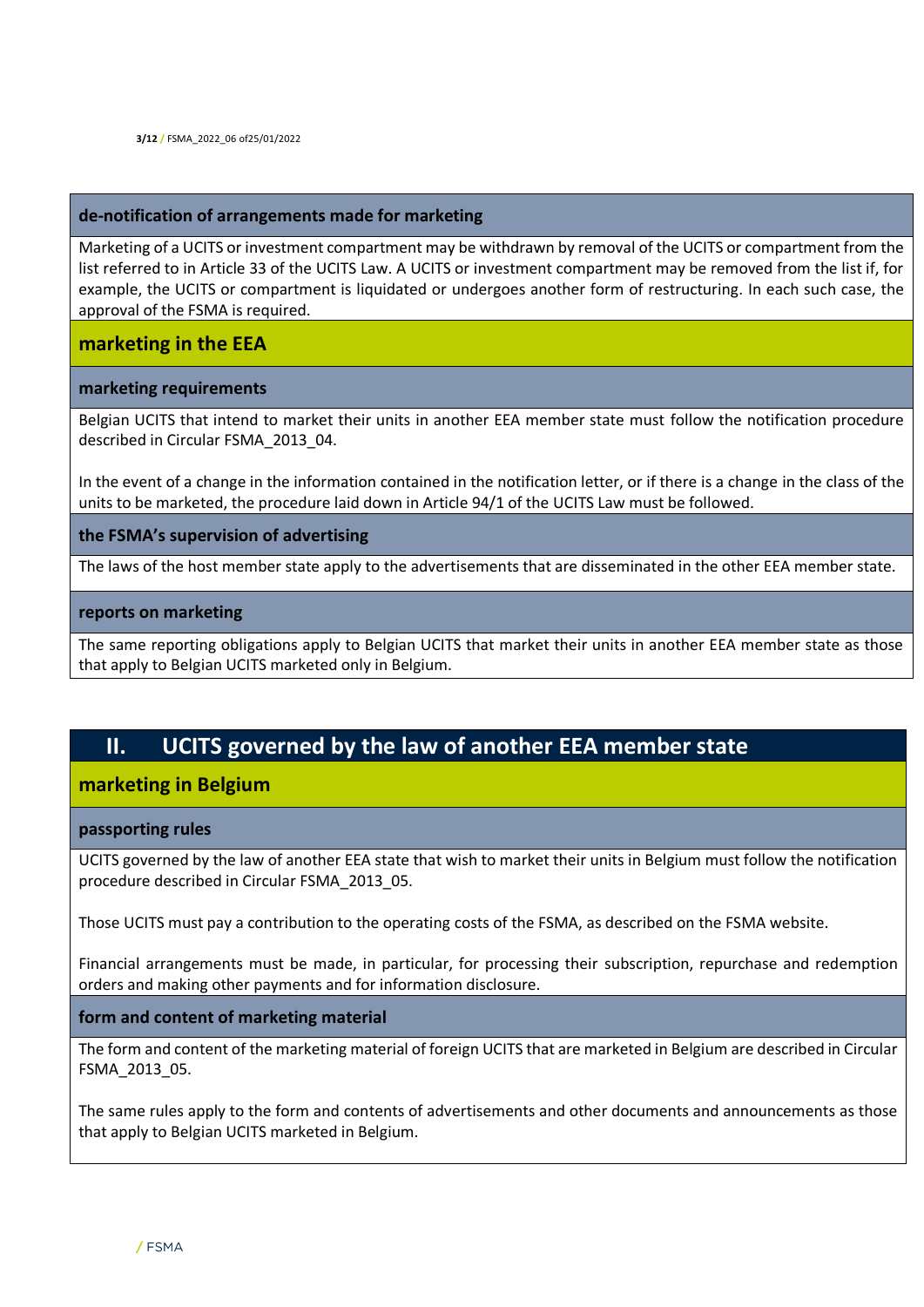## **the FSMA's supervision of advertising**

As regards supervision of advertisements, the same rules apply to foreign UCITS marketed in Belgium as to Belgian UCITS marketed in Belgium.

### **reports on marketing**

Apart from the framework of the notification procedure and of the updating of the notification file, there is no obligation for foreign UCITS to report specific data to the FSMA.

## **de-notification of arrangements made for marketing**

Foreign UCITS whose units are marketed in Belgium may denotify the FSMA if they wish to stop marketing their units or classes of units in Belgium.

To do so, the UCITS in question must submit a dossier to its home member state and must comply with the procedure and conditions laid down in Article 156/1 of the UCITS Law.

# **B. marketing requirements for AIFs**

# **marketing in Belgium**

## **formalities prior to marketing**

## *EU AIFs*

AIF manager authorized under Belgian law: The manager must submit a prior notification, pursuant to Article 86 of the AIF Law (Article 31 of the AIFM Directive) to the email address amc@fsma.be. There is no template for this notification, but the Law includes provisions governing the contents of the notification.

At the latest twenty working days after receipt of the completed notification, the FSMA will inform the manager whether it can begin marketing units of the AIF. The manager may begin marketing as soon as the FSMA has informed it that it may do so.

AIF manager authorized under the law of an EEA member state: The competent authority of the manager's home member state must submit a notification pursuant to Article 32 of the AIFM Directive to the email address [e](mailto:e-notification.passporting2@fsma.be)[notification.passporting2@fsma.be.](mailto:e-notification.passporting2@fsma.be)

The manager may, under Article 124 of the AIF Law, market AIF units as soon as the FSMA has received the documents referred to in Article 32 of the AIFM Directive.

Financial arrangements must be made in particular, for processing their subscription, repurchase and redemption orders and making other payments and for information disclosure.

Small-scale Belgian managers of private AIFs: The registration procedure pursuant to Article 106 and following of the AIF Law is described in Communication FSMA 2017 07. The manager must send the registratio[n form](https://www.fsma.be/sites/default/files/legacy/content/EN/Circ/fsma_2017_07-01_en.pdf) to the email address [amc@fsma.be.](mailto:amc@fsma.be)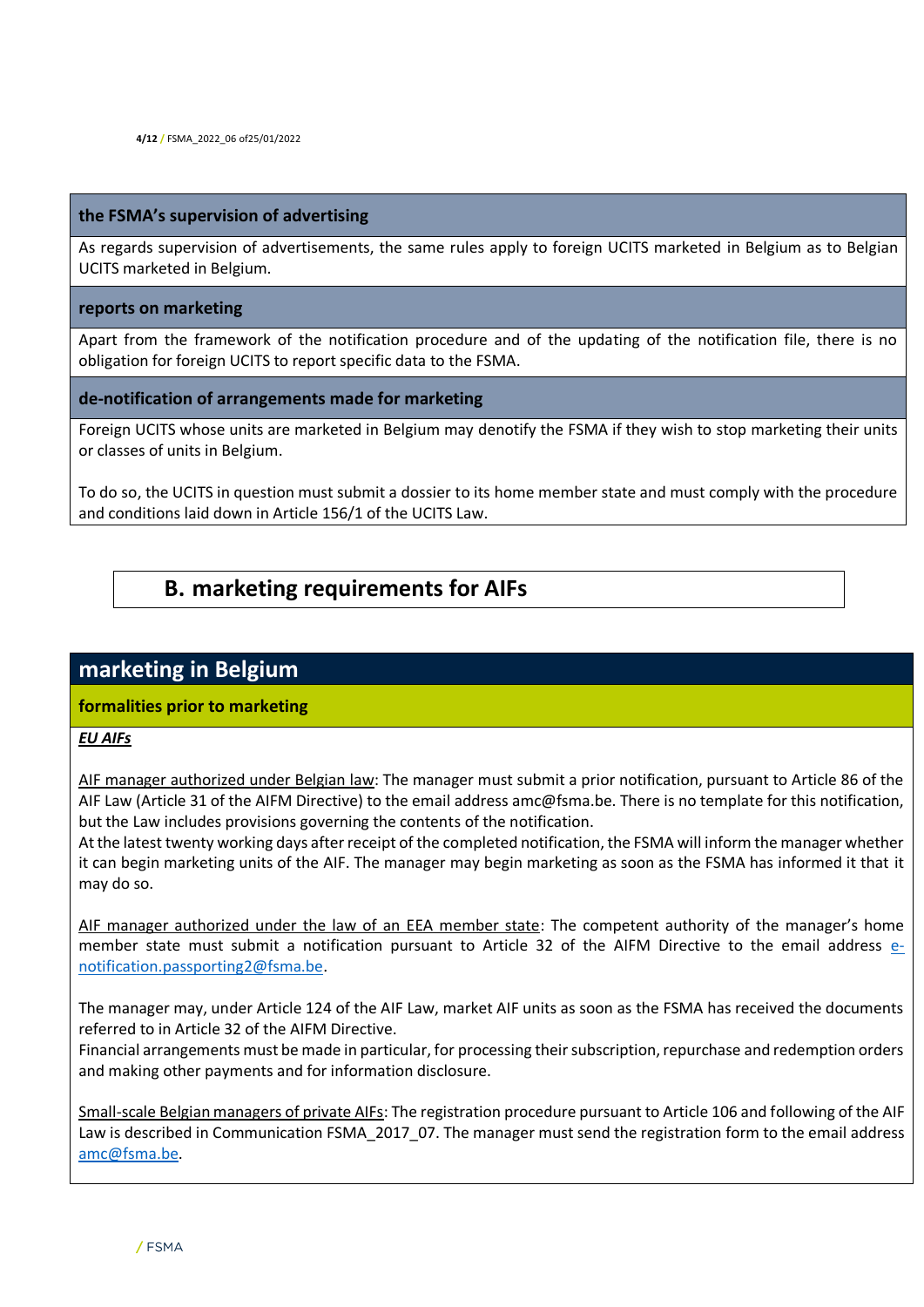The manager can start operations and thus begin marketing units of AIFs in Belgium as soon as the FSMA has informed it of its registration on the [list](https://www.fsma.be/sites/default/files/legacy/aifm_be_0.pdf) of small-scale Belgian managers of AIFs.

The registered manager must inform the FSMA of any change to its registration dossier, including the management and/of marketing of additional AIFs.

Small-scale EEA managers of private AIFs: The manager must submit a prior notification, pursuant to Article 128 of the AIF Law, to the email address [notification.passporting2@fsma.be.](mailto:enotification.passporting2@fsma.be) There is no template for this notification, but the Law lays down the contents of the notification. The manager may begin marketing as soon as it has submitted the notification.

Units in Belgian AIFs, AIFs governed by the law of another EEA member state and their investment compartments may be marketed to the **public** in Belgium only if they are registered on the list referred to in Article 200 or 260 of the AIF Law, which list is drawn up by the FSMA. The FSMA keeps this list up to date on its website.

The conditions that must be fulfilled in order to be registered on the said list are also laid down in that Law (Articles 197ff, 263ff and 274ff of the AIF Law respectively).

# *Third-country AIFs*

Authorized AIF manager established in an EEA member state (including Belgium): The formalities to be completed before marketing, without a passport, to professional investors are described in Communication [FSMA\\_2017\\_06](https://www.fsma.be/sites/default/files/legacy/fsma_2017_06.pdf) and its annexes. The manager must submit [the notification form](https://www.fsma.be/sites/default/files/legacy/content/EN/Circ/fsma_2017_06-01_en.docx) pursuant to Articles 494 to 496 of the AIF Law (Article 36 of the AIFM Directive) for each third-country AIF, and for each feeder established within the EEA whose master is an AIF established in a third country, that it intends to market in Belgium. The notification is to be sent to the email address [e](mailto:e-notification.passporting2@fsma.be)[notification.passporting2@fsma.be.](mailto:e-notification.passporting2@fsma.be)

The manager may begin marketing as soon as the FSMA has informed it in writing that it may do so.

Third-country AIF manager: The formalities to be completed before marketing, without a passport, to professional investors are described in Communication [FSMA\\_2017\\_06](https://www.fsma.be/sites/default/files/legacy/fsma_2017_06.pdf) and its annexes. The manager must submit the [notification](https://www.fsma.be/sites/default/files/legacy/fsma_2017_06-02_en.docx)  [form](https://www.fsma.be/sites/default/files/legacy/fsma_2017_06-02_en.docx) pursuant to Articles 497 to 499 of the AIF Law (Article 42 of the AIFM Directive) for each third-country AIF that it intends to market in Belgium. The notification is to be sent to the email address [e-notification.passporting2@fsma.be.](mailto:e-notification.passporting2@fsma.be) The manager may begin marketing as soon as the FSMA has informed it in writing that it may do so.

The units of such AIFs may be offered to the public in Belgium only if the provisions of Articles 503 and 504 of the AIF Law are complied with.

# **form and content of marketing material**

## **AIFs of an open-ended type**

There are specific rules for advertisements and other documents and announcements relating to units of these types of AIFs that are offered on a professional basis to retail clients in Belgium.

- The Royal Decree of 25 April 2014 sets out requirements for the form and contents of the above documents.
- Circular FSMA\_2015\_16 provides additional explanations of the rules contained in the said Royal Decree.
- The FSMA has published on its website several FAQs on advertisements for units of UCITS.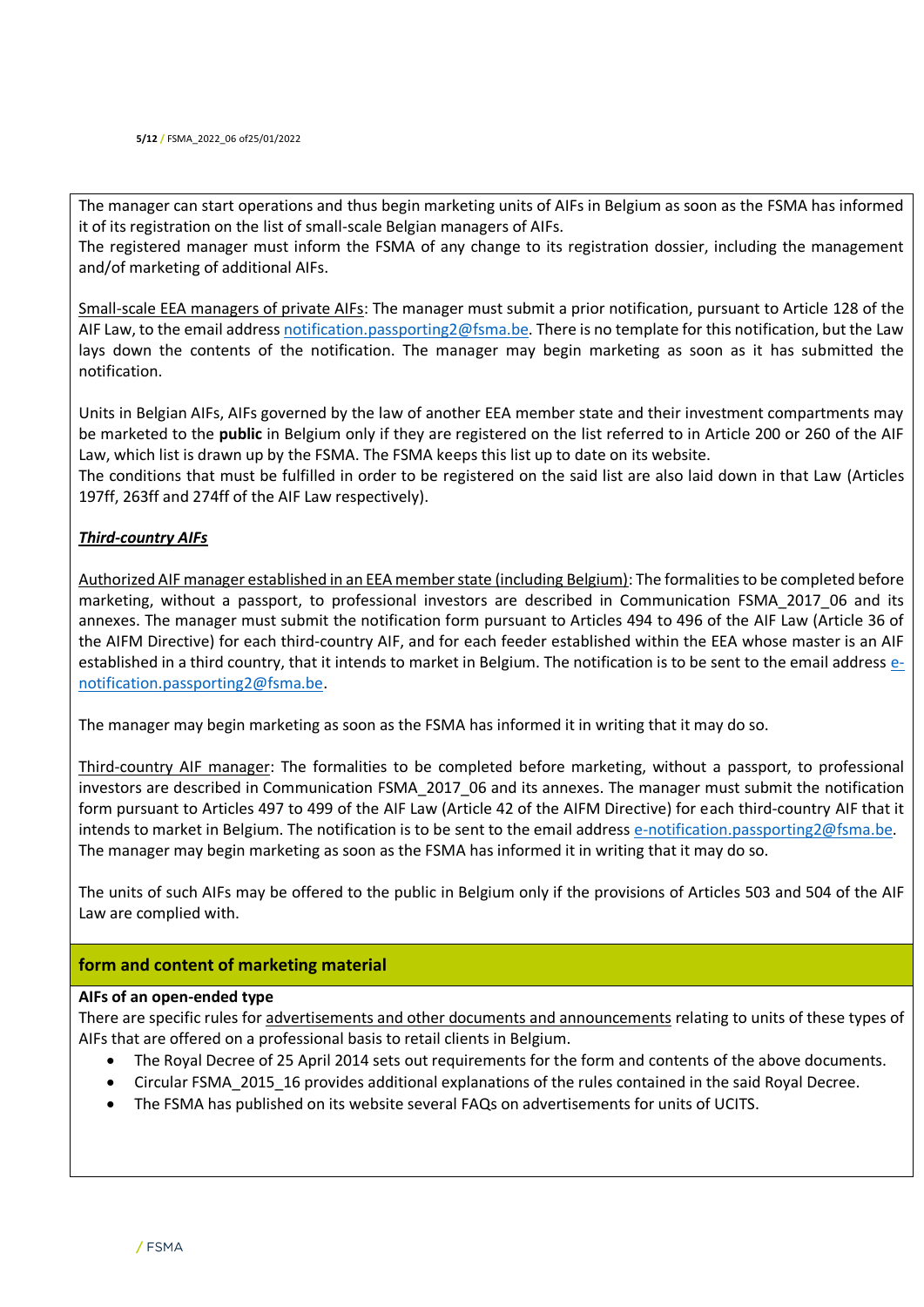## *AIFs of an open-ended type governed by Belgian law*

Units of these types of AIFs may be offered to the public after only a prospectus and a key investor information document have been published. These documents must receive prior approval by the FSMA. The form and contents thereof are governed by the AIF Law and the [AIF Royal Decree.](https://www.fsma.be/sites/default/files/legacy/rd_25-02-2017.pdf%20(available%20in%20Dutch%20and%20French%20only))

The AIF's articles of incorporation/fund rules must first be approved by the FSMA if the units of the AIF are to be offered to the public in Belgium. The contents of these articles of incorporation is laid down by the AIF Royal Decree.

If units of the AIF are not offered to the public, there is an obligation to draw up a key information document under the PRIIPs Regulation.

## *AIFs of an open-ended type governed by foreign law*

Public AIFs are required to draw up a prospectus, key investor information and articles of incorporation/fund rules. Where there is a requirement to draw up a key information document, then no key investor information document needs to be drawn up (Article 263ff of the AIF Law).

The prospectus and the key investor information must receive prior approval by the FSMA. The form and contents thereof are governed by the AIF Law and the [AIF Royal Decree.](https://www.fsma.be/sites/default/files/legacy/rd_25-02-2017.pdf%20(available%20in%20Dutch%20and%20French%20only))

#### **AIFs of a closed-ended type**

The FAQs FSMA\_2021\_09 clarify the cases in which a prospectus or information note may or may not be required. The FAQs also explain which rules apply to advertisements and other documents and announcements relating to an offer. In addition, the provisions of the PRIIPs Regulation on the drawing up a key information document also apply. The contents of the fund rules/articles of incorporation must be in line with the provisions of the AIF Royal Decree.

## **supervision of advertising**

## **AIFs of an open-ended type**

The FSMA conducts ex ante supervision of advertisements relating to units of AIFs that are offered to the public. In the ex ante supervision that the FSMA conducts, advertisements must receive the FSMA's approval before they can be disseminated.

Communication FSMA\_2019\_15 of 30/07/2019 describes the procedure to be followed for the ex ante supervision of advertisements relating to AIFs that are marketed in Belgium.

## **AIFs of a closed-ended type**

The FAQs FSMA 2021\_09 of 1/04/2021 outline which advertisements and other documents and announcements must receive prior approval by the FSMA.

#### **marketing reports**

AIF manager authorized under Belgian law: Circular [FSMA\\_2014\\_09](https://www.fsma.be/sites/default/files/legacy/sitecore/media%20library/Files/fsmafiles/circ/en/2014/fsma_2014_09.pdf) informs managers of the contents and modalities for submitting the reports they are required to file with the FSMA in accordance with the provisions of the AIF Law ("AIFM reports").

Small-scale Belgian managers of private AIFs: Circula[r FSMA\\_2014\\_09](https://www.fsma.be/sites/default/files/legacy/sitecore/media%20library/Files/fsmafiles/circ/en/2014/fsma_2014_09.pdf) informs managers of the contents and modalities for submitting the reports they are required to file with the FSMA in accordance with the provisions of the AIF Law ("AIFM reports").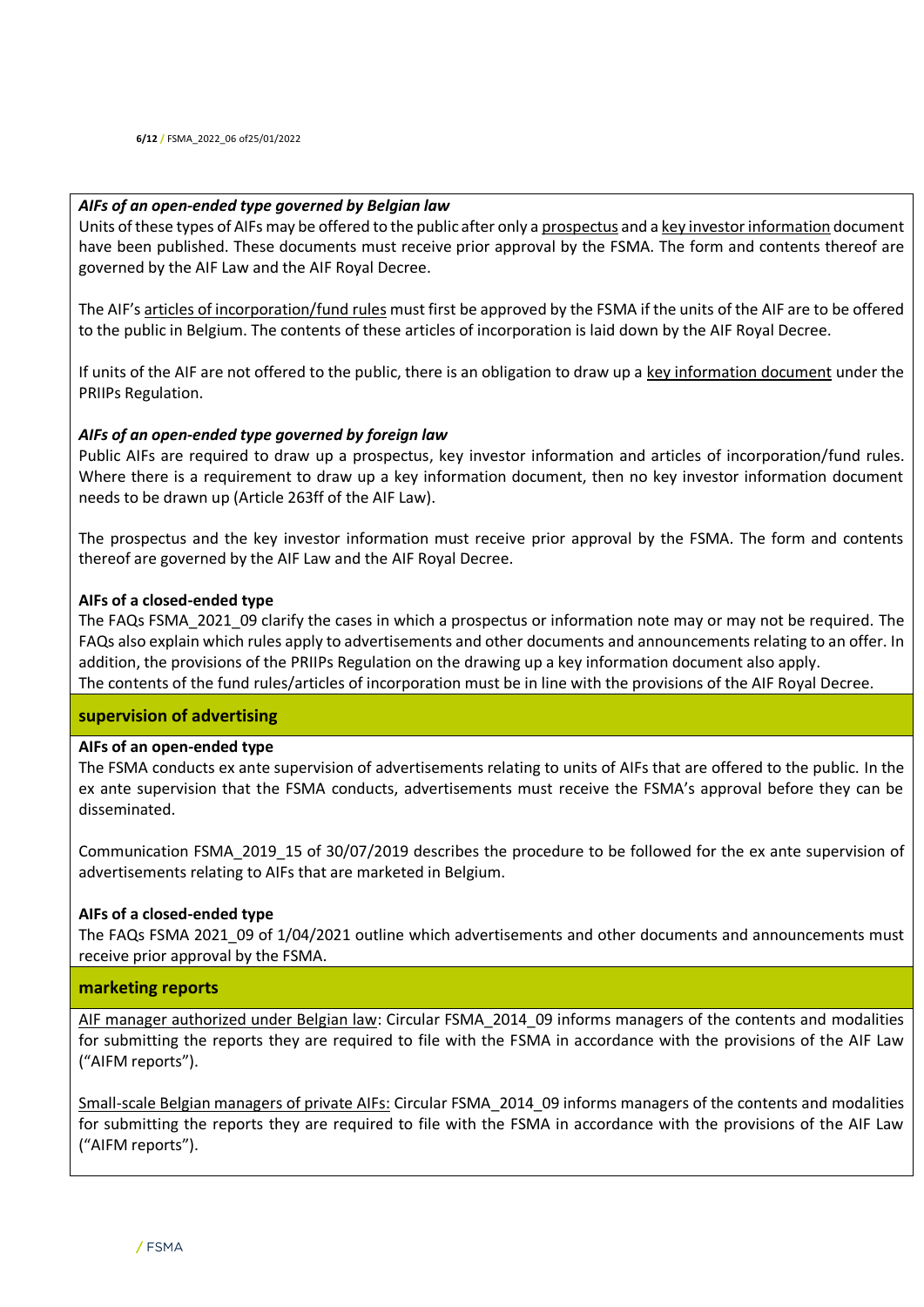There are additional requirements for Belgian public AIFs, of which some aspects of the annual report and half-yearly report, the statistical information and the report of the executive management on the internal control of self-managed beveks/sicavs relate to marketing. Reporting on statistical information is also required for AIFs governed by foreign law of which the units are offered to the public in Belgium.

## **de-notification of arrangements made for marketing**

AIF manager authorized under Belgian law: The manager must notify the FSMA, pursuant to Article 88 of the AIF Law, of any material change to its initial notification (including withdrawal of the notification). It must send it in principle at least one month in advance to the email address [amc@fsma.be.](mailto:amc@fsma.be)

AIF manager authorized under the law of an EEA member state: The manager must contact the supervisory authority of its home member state. The competent authority of the manager's home member state will then notify the FSMA pursuant to Article 32a of the AIFM Directive. The authority is to send the notification to the email address [e](mailto:e-notification.passporting2@fsma.be)[notification.passporting2@fsma.be.](mailto:e-notification.passporting2@fsma.be)

small-scale Belgian managers of private AIFs: The manager is required, pursuant to Article 107 of the AIF Law, to provide the FSMA without delay with the information needed to keep the registration file updated at all times. It is to send the update to the email address amc@fsma.be. If the manager no longer manages any AIFs, the FSMA will withdraw its registration.

small-scale EEA manager of private AIFs: The manager is required, pursuant to Article 129 of the AIF Law, to provide the FSMA without delay with the information needed to keep its file updated at all times. It is to send the update to the email address [e-notification.passporting2@fsma.be](mailto:e-notification.passporting2@fsma.be)

Denotification of a **public** AIF or investment compartment is possible by deletion from the list referred to in Article 200 or 260 of the AIF Law. In such a case, the approval of the FSMA is required.

# **rules for the distribution of AIFs of open-ended and closed-ended types**

Please see the information on the form and content of the marketing material and the supervision of advertisements, which sets out a few differences between AIFs of an open-ended and of a closed-ended types.

Furthermore, for some types of AIFs of a closed-ended type that are offered to the public, there is an obligation to list these on a regulated market.

# **marketing within the EEA of EU AIFs by an AIF manager governed by Belgian law**

# **formalities prior to marketing**

AIF manager authorized under Belgian law: The formalities to be completed before marketing, **with a passport**, to **professional investors** are described in Communication [FSMA\\_2017\\_05](https://www.fsma.be/sites/default/files/legacy/fsma_2017_05_fr_0.pdf) and its annexes. The manager must submit the [notification form](https://www.fsma.be/sites/default/files/legacy/fsma_2017_05-01_nl.pdf) pursuant to Articles 90 to 92 of the AIF Law (Article 32 of the AIFM Directive). The notification is to be sent to the email address [e-notification.passporting2@fsma.be.](mailto:e-notification.passporting2@fsma.be)

At the latest 20 days after receipt of the *complete* notification file, the FSMA will forward it to the competent authorities of the member states where the AIF units are to be marketed. At the same time, the FSMA will inform the manager that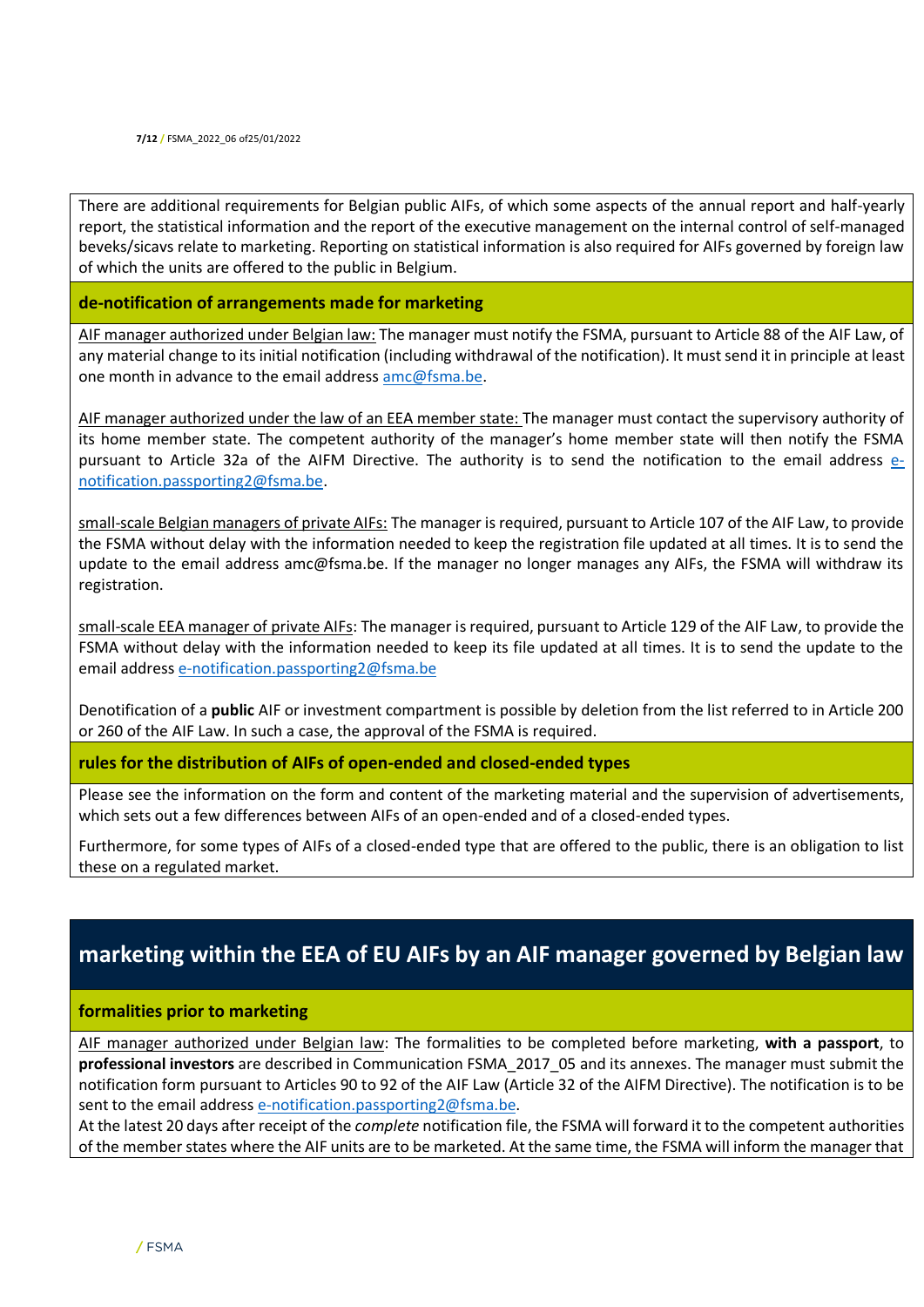it has forwarded the file; as soon as this has been done, the manager may begin marketing the AIF units in the member states in question.

There is **no passporting regime** for the marketing of AIFs to retail investors in other member states.

Small-scale Belgian managers of private AIFs: There is **no passporting regime** for small-scale managers.

## **form and content of marketing material**

The legislation of the host member state applies.

| specific statuses of Belgian AIFs                                                       |                                       |                                                                                                                                                                                                                                                   |
|-----------------------------------------------------------------------------------------|---------------------------------------|---------------------------------------------------------------------------------------------------------------------------------------------------------------------------------------------------------------------------------------------------|
| status                                                                                  | supervisory<br>authority              | legislation                                                                                                                                                                                                                                       |
| closed-ended<br>real<br>estate<br>investment trust                                      | <b>FSMA</b>                           | Royal Decree of 7 December 2010 on real estate investment<br>trusts                                                                                                                                                                               |
| public privak/pricaf (private<br><i>investment</i><br>with<br>company<br>fixed capital) | <b>FSMA</b>                           | Royal Decree of 10 July 2016 on alternative investment funds<br>investing in unlisted companies and in growth businesses                                                                                                                          |
| institutional<br>bevek/sicav<br>(open-ended<br>investment<br>company)                   | Federal<br>Public<br>Service Finances | Royal Decree of 7 December 2007 on open-ended alternative<br>investment funds that have the sole purpose of collective<br>investment in financial instruments and liquidity under Article<br>183, first paragraph, 1° of the Law of 19 April 2014 |
| specialized<br>estate<br>real<br>investment fund                                        | Federal<br>Public<br>Service Finances | Royal Decree of 9 November 2016 on real estate investment<br>trusts                                                                                                                                                                               |
| private privak/pricaf (private<br>closed-ended<br>investment<br>company)                | Federal<br>Public<br>Service Finances | Royal Decree of 23 May 2007 on private privaks/pricafs                                                                                                                                                                                            |
| public and private starters'<br>fund                                                    | <b>FSMA/FPS Finances</b>              | Royal Decree of 5 March 2017 on public starters' funds and<br>private starters' privaks/pricafs                                                                                                                                                   |
| UCI that invests in securities<br>and liquid assets                                     | <b>FSMA</b>                           | Royal Decree of 25 February 2017 on certain public alternative<br>investment funds and their management companies, and<br>containing various provisions                                                                                           |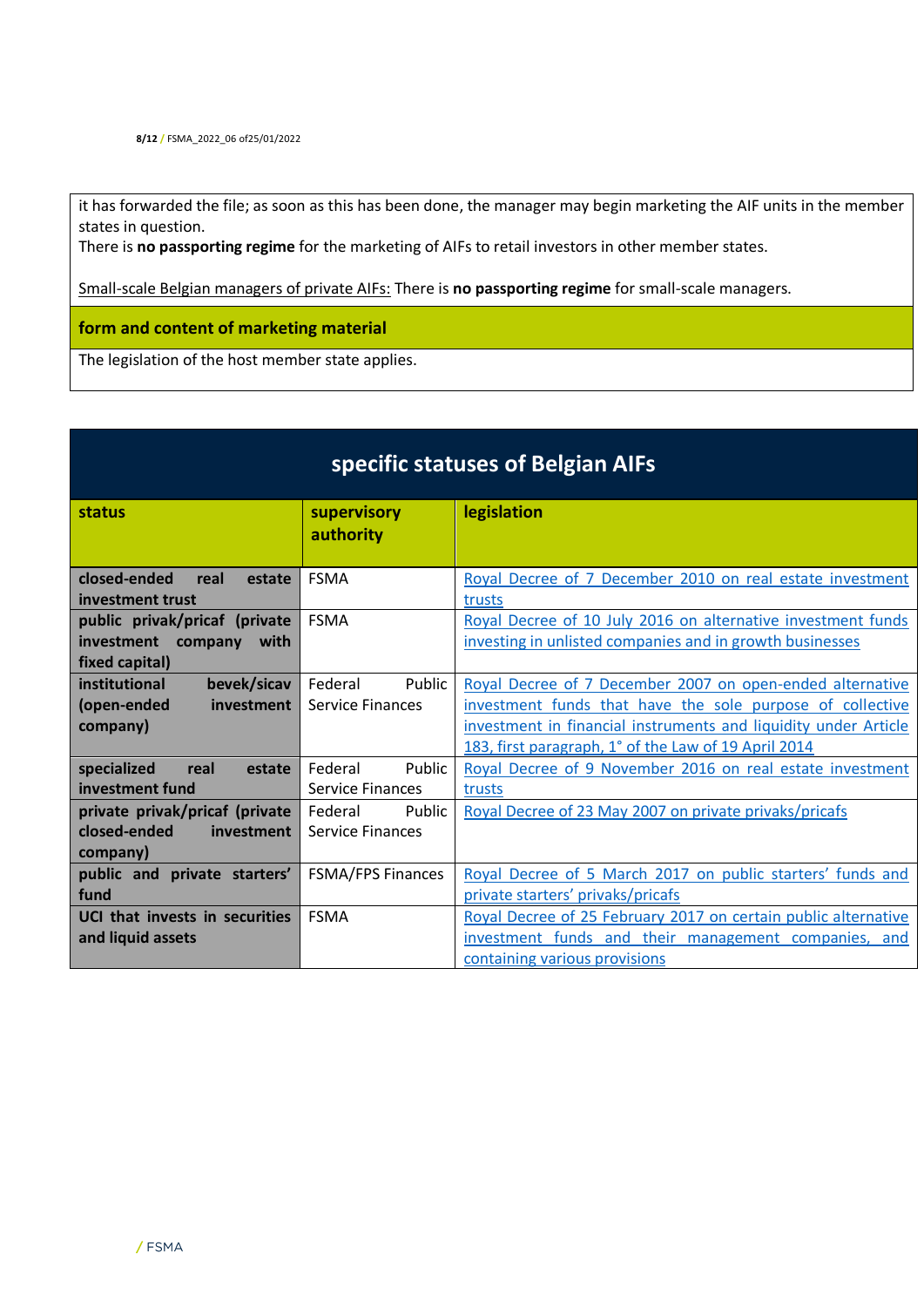# **list of Belgian legal and administrative provisions referred to in this Communication**

**legislation**

| Royal Decree of 23 May 2007            | Royal Decree of 23 May 2007 on private privaks/pricafs                                |
|----------------------------------------|---------------------------------------------------------------------------------------|
| <b>Royal Decree of 7 December 2007</b> | Royal Decree of 7 December 2007 on open-ended alternative investment funds that       |
|                                        | have the sole purpose of collective investment in financial instruments and liquidity |
|                                        | under Article 183, first paragraph, 1° of the Law of 19 April 2014                    |
| <b>Royal Decree of 7 December 2010</b> | Royal Decree of 7 December 2010 on real estate investment trusts                      |
| <b>UCITS Law</b>                       | Law of 3 August 2012 on collective investment undertakings fulfilling the conditions  |
|                                        | of Directive 2009/65/EC and collective investment undertakings for investment in      |
|                                        | receivables                                                                           |
| <b>UCITS Royal Decree</b>              | Royal Decree of 12 November 2012 on collective investment undertakings fulfilling     |
|                                        | the conditions of Directive 2009/65/EC                                                |
| <b>AIF Law</b>                         | Law of 19 April 2014 on alternative investment funds and their managers               |
| Royal Decree of 25 April 2014          | Royal Decree of 25 April 2014 imposing certain information obligations when           |
|                                        | distributing financial products to retail clients                                     |
| Royal Decree of 10 July 2016           | Royal Decree of 10 July 2016 on alternative investment funds investing in unlisted    |
|                                        | companies and in growth businesses                                                    |
| Decree of 9 November<br>Royal          | Royal Decree of 9 November 2016 on specialized real estate investment trusts          |
| 2016                                   |                                                                                       |
| <b>AIF Royal Decree</b>                | Royal Decree of 25 February 2017 on certain public alternative investment funds and   |
|                                        | their management companies, and containing various provisions                         |
| <b>Royal Decree of 5 March 2017</b>    | Royal Decree of 5 March 2017 on public starters' funds and private starters'          |
|                                        | privaks/pricafs                                                                       |
|                                        |                                                                                       |

# **circulars and communications**

| Circular FSMA_2013_04 | Circular FSMA 2013 04 of 14 February 2013 on the notification procedure for         |
|-----------------------|-------------------------------------------------------------------------------------|
|                       |                                                                                     |
|                       | undertakings for collective investment governed by Belgian law and fulfilling the   |
|                       | conditions of Directive 2009/65/EC (available in French and Dutch only)             |
| Circular FSMA 2013 05 | Circular FSMA 2013 05 of 14 February 2013 on the notification procedure for         |
|                       | undertakings for collective investment governed by the law of another member state  |
|                       | of the European Economic Area and fulfilling the conditions of Directive 2009/65/EC |
| Circular FSMA 2014 09 | Circular FSMA 2014 09 of 2/09/2014 on the reporting obligations of alternative      |
|                       | investment fund managers to the FSMA                                                |
| Circular FSMA_2015_16 | Circular FSMA 2015 16 of 27 October 2015 on the rules that apply to advertisements  |
|                       | when marketing financial products to retail clients                                 |
| <b>Communication</b>  | Communication FSMA 2017 06 of 24/02/2017 on marketing AIFs in Belgium without       |
| FSMA_2017_06          | a passport to professional investors                                                |
| <b>Communication</b>  | Communication FSMA 2017 07 of 27/03/2017 on registering small-scale Belgian         |
| FSMA_2017_07          | private AIFs (available in Dutch and French only)                                   |
| Circular FSMA 2017 16 | Circular FSMA 2017 16 of 22 August 2017 on the FSMA Regulation of 16 May 2017       |
|                       | on the statistical information to be submitted by certain public open-ended         |
|                       | undertaking for collective investment (available in Dutch and French only)          |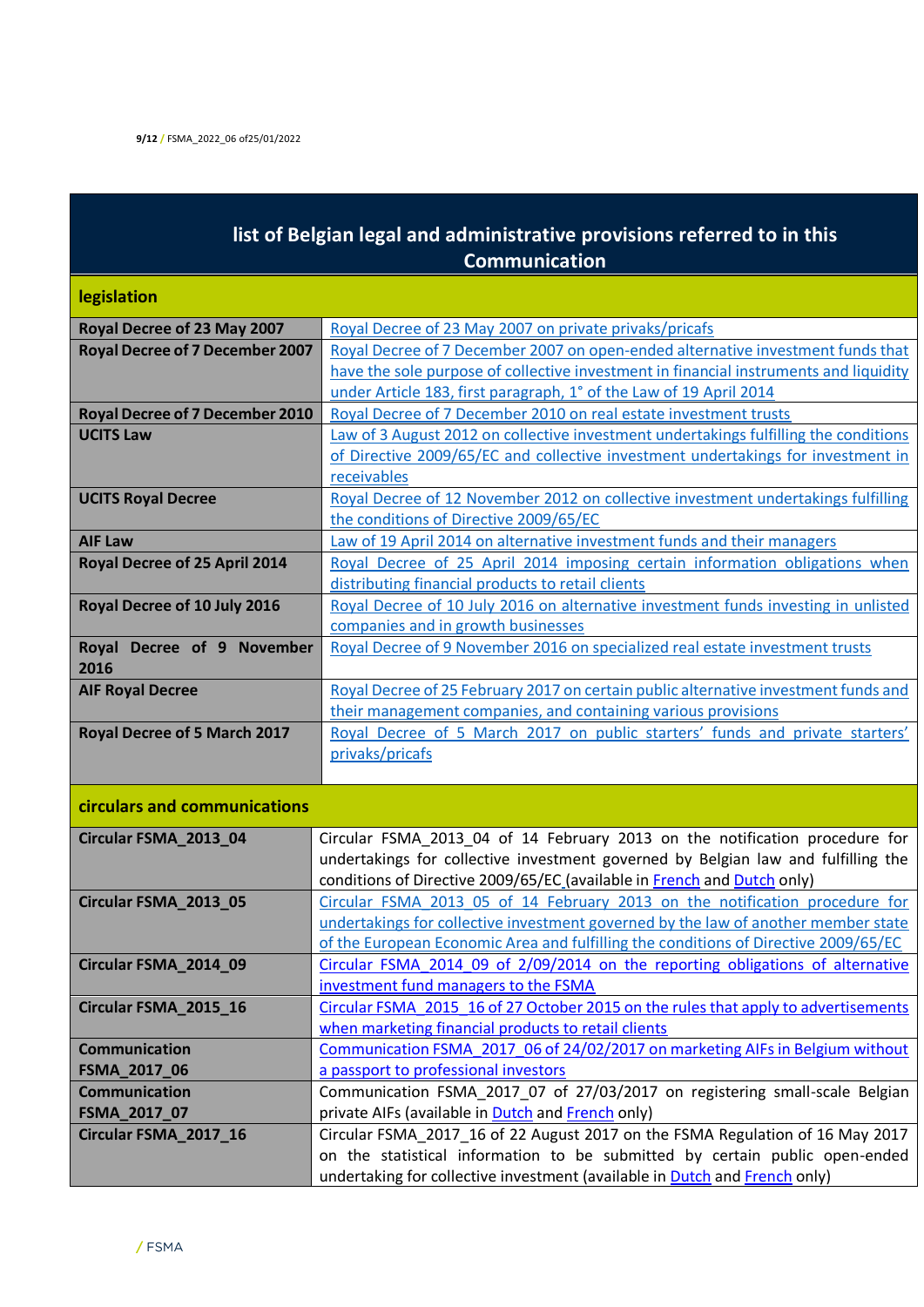| <b>Communication</b>         | Communication FSMA 2019 15 of 30/07/2019 on the procedure for submitting                                                                                                        |
|------------------------------|---------------------------------------------------------------------------------------------------------------------------------------------------------------------------------|
| FSMA_2019_15                 | advertisements relating to UCIs that will be marketed in Belgium                                                                                                                |
| Circular FSMA 2019 23        | Circular FSMA 2019 23 of 5 August 2019 on the report by the executive managers on<br>the internal control of self-managed beveks/sicavs (available in Dutch and French<br>only) |
| <b>FAQs</b>                  |                                                                                                                                                                                 |
| <b>Communication</b>         | FAQs about advertisements for investment instruments when they are offered to the                                                                                               |
| FSMA 2021 09 of 1 April 2021 | public, admitted to trading and distributed to retail clients                                                                                                                   |

## **disclaimer**

The FSMA has taken reasonable care to ensure that the information on the national provisions governing the marketing requirements for UCITS and AIFs in Belgium included in this Communication is up-to-date and complete. The FSMA is not responsible for maintaining external websites and is not liable for any error or omission on any external website to which hyperlinks are provided on this webpage.

In addition to the provisions referred to above, which are set out specifically for the marketing of UCITS and AIFs, there may be other legal provisions that apply when marketing them in Belgium, although they are not specifically designed for the marketing of UCITS and AIFs ,depending on the individual situation of those involved in the marketing of shares or units of UCITS and AIFs .Marketing in Belgium may trigger the application of other requirements, such as those arising under the Code on Companies and Associations, the Code of Economic Law, anti-money laundering legislation, tax legislation and the specific statuses referred to on page 8 above.

# **C. summary of national legal and administrative provisions on the requirements for marketing UCITS and AIFs**

# **UCITS**

This summary covers only the marketing in Belgium of UCITS governed by foreign law.

## **passporting rules**

UCITS governed by foreign law must follow the notification procedure described in Circular FSMA\_2013\_05. They will have to make a contribution to the operating costs of the FSMA, as described on the FSMA website. Financial arrangements must be made, in particular, for processing their subscription, repurchase and redemption orders and making other payments and for information disclosure.

## **form and content of marketing material**

The form and content of the marketing material for foreign UCITS that are marketed in Belgium are described in Circular FSMA\_2013\_05.

There are also specific rules for advertisements and other documents and announcements disseminated in connection with the professional marketing of units of UCITS to retail clients in Belgium:

- Royal Decree of 25 April 2014
- Circular FSMA\_2015\_16
- Frequently Asked Questions by the FSMA about advertisements relating to units of UCITS.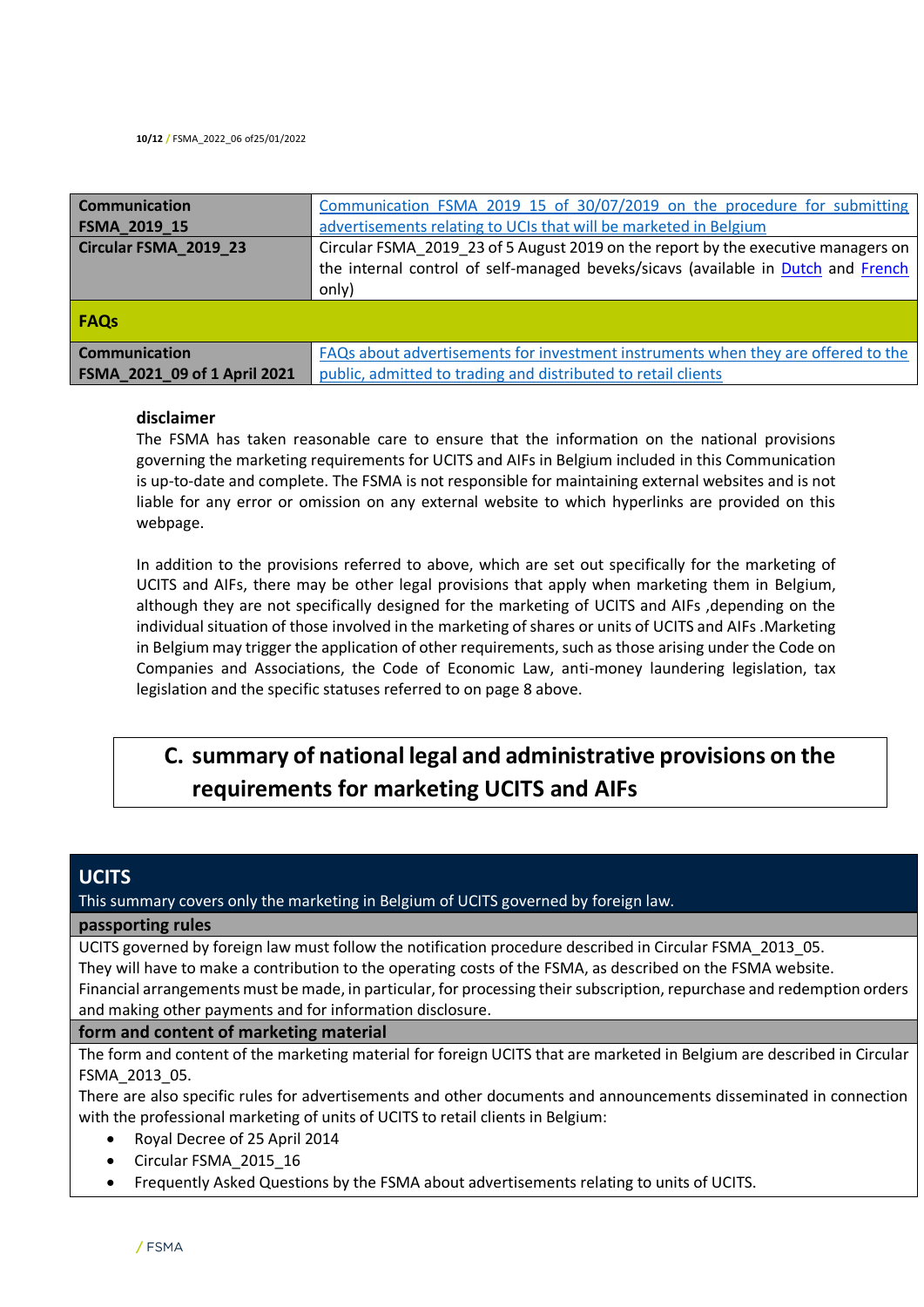## **the FSMA's supervision of advertisements**

Advertisements relating to a public offer of units of UCITS or that announces or recommends such an offer may be published only after having been approved by the FSMA. Communication FSMA\_2019\_15 describes the procedure that must be followed for purposes of this ex ante supervision.

#### **reports on marketing**

Apart from the framework of the notification procedure and of the updating of the notification file, there is no obligation for foreign UCITS to report specific data to the FSMA.

#### **de-notification of arrangements made for marketing**

Foreign UCITS whose units are marketed in Belgium may denotify the FSMA if they wish to cease marketing their units or classes of units in Belgium. To do so, the UCITS in question must submit a dossier to its home member state, and must comply with the procedure and conditions laid down in Article 156/1 of the UCITS Law.

# **AIFs**

This summary covers only the marketing in Belgium of AIFs governed by foreign law.

## **marketing in Belgium**

- Professional investors: application of the AIFM notification procedure (see below under Prior authorisation for marketing)
- Retail investors: the units or shares of the AIFs can be marketed in Belgium to retail investors without any public offer if this marketing is done by the means of a private placement as defined in the Belgian Law. Marketing under the same conditions as to professional investors.

In the event that units of AIFs are marketed as part of a public offer:

- Units in AIFs governed by the law of another EEA member state and their investment compartments can be traded publicly in Belgium only if they are registered on the list referred to in Article 260 of the AIF Law, which list is drawn up by the FSMA and published on its website. The conditions that must be fulfilled in order to be registered on the said list are laid down in that Articles 263ff and 274ff of the AIF Law.
- Units in third-country AIFs may be offered **to the public** in Belgium only if the provisions of Article 504 of the AIF Law are complied with.

Passporting fees are levied for the inward marketing in Belgium of public AIFs.

## **prior authorization for marketing**

- EU AIFs managed by an EU AIFM: application of AIFM notification procedure (Art. 32 of the AIFMD). Prior authorization from the FSMA is not required.
- EU small-scale managers: application of Belgian notification procedure (Art. 128 of the AIFM Belgian Law). Prior authorization from the FSMA is not required.
- Non-EU AIFs managed by an EU AIFM: application of AIFM notification procedure (Art. 36 AIFMD). Prior authorization from the FSMA is required.
- Non-EU AIFs managed by non-EU AIFM: application of AIFM notification procedure (Art. 42 AIFMD). Prior authorization from the FSMA is required.

 In the event that units of AIFs are marketed as part of a public offer, prior authorization from the FSMA is required.